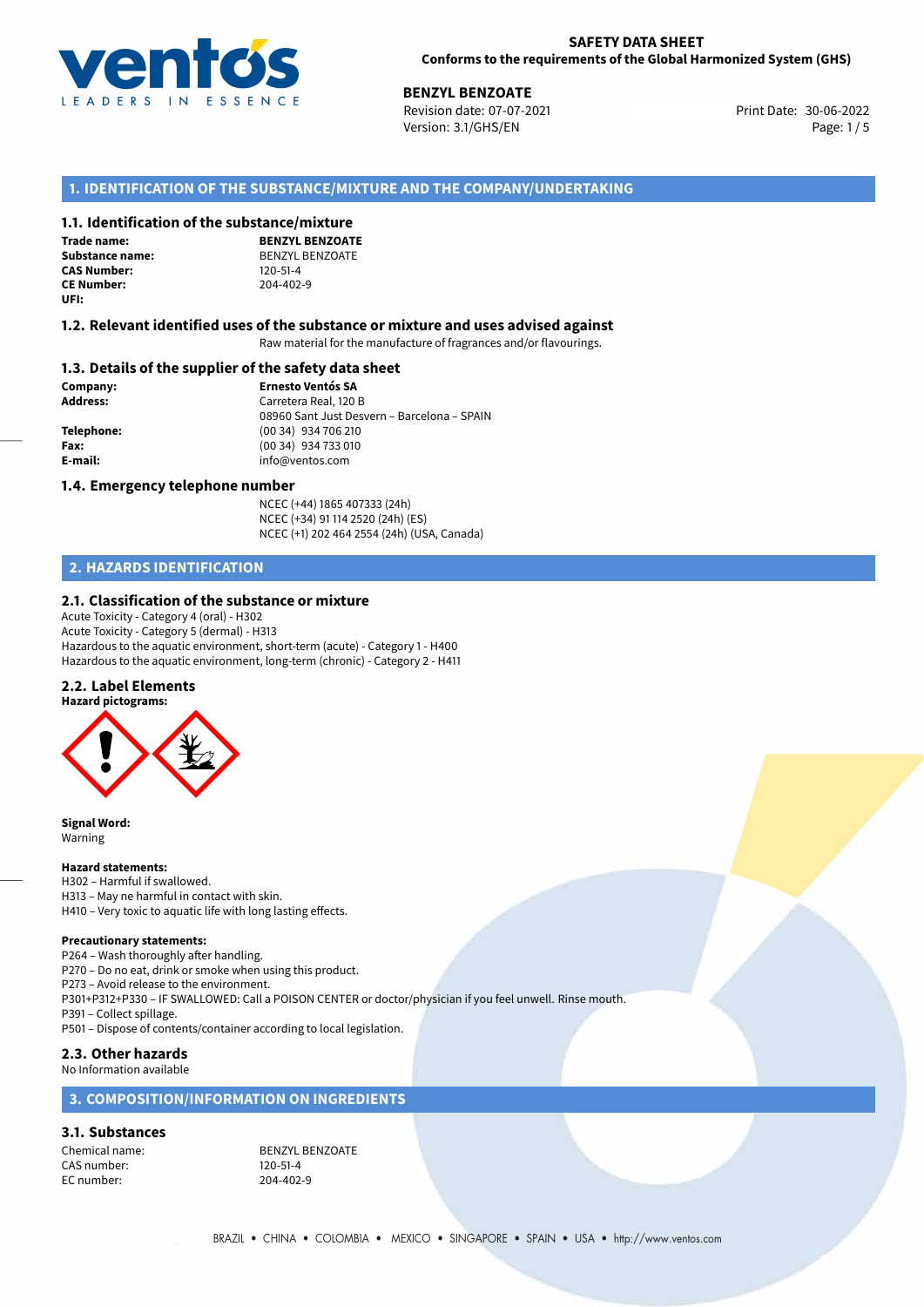

## **SAFETY DATA SHEET Conforms to the requirements of the Global Harmonized System (GHS)**

**30 BENZYL BENZOATE**<br>
Revision date: 07-07-2021 **Print Date: 30-06-2022** Version: 3.1/GHS/EN Page: 2 / 5

## **Hazardous constituents:**

| <b>Chemical Name</b> | % (w/w)   | CAS No<br><b>EC No</b> | <b>Classification according to GHS</b>                                                                                                                                                                                                                    |
|----------------------|-----------|------------------------|-----------------------------------------------------------------------------------------------------------------------------------------------------------------------------------------------------------------------------------------------------------|
| BENZYL BENZOATE      | $\geq$ 50 | 120-51-4<br>204-402-9  | Acute Toxicity - Category 4 (oral) - H302<br>Acute Toxicity - Category 5 (dermal) - H313<br>Hazardous to the aquatic environment, short-term (acute) - Category 1 - H400<br>Hazardous to the aquatic environment, long-term (chronic) - Category 2 - H411 |

[See the full text of the hazard statements in section 16.](#page-4-0)

# **3.2. Mixtures**

Not applicable.

# **4. FIRST-AID MEASURES**

## **4.1. Description of necessary first aid measures**

| Ingestion:    | Rinse mouth with water.                                                                                               |
|---------------|-----------------------------------------------------------------------------------------------------------------------|
|               | Obtain medical advice.                                                                                                |
|               | Keep at rest. Do not induce vomiting.                                                                                 |
| Eye contact:  | In case of contact with eyes, rinse immediately with plenty of water for at least 15 minutes and seek medical advice. |
| Inhalation:   | Remove person to fresh air and keep at rest.                                                                          |
|               | Seek immediate medical advice.                                                                                        |
| Skin contact: | Take off immediately all contaminated clothing.                                                                       |
|               | Thoroughly wash affected skin with soap and water.                                                                    |
|               | Seek medical attention if symptoms persist.                                                                           |

# **4.2. Most important symptoms and effects, both acute and delayed**

No information available.

# **4.3. Indication of any immediate medical attention and special treatment needed**

No information available.

# **5. FIRE-FIGHTING MEASURES**

## **5.1. Extinguishing Media**

Water spray, carbon dioxide, dry chemical powder or appropriate foam. For safety reasons do not use full water jet.

## **5.2. Special hazards arising from the substance or mixture**

Known or Anticipated Hazardous Products of Combustion: Emits toxic fumes under fire conditions.

## **5.3. Advice for firefighters**

High temperatures can lead to high pressures inside closed containers. Avoid inhalation of vapors that are created. Use appropriate respiratory protection. Do not allow spillage of fire to be poured into drains or watercourses. Wear self-contained breathing apparatus and protective clothing.

# **6. ACCIDENTAL RELEASE MEASURES**

## **6.1. Personal precautions, protective equipment and emergency procedures**

Evacuate surronding areas. Ensure adequate ventilation. Keep unnecessary and unprotected personnel from entering. Do not breathe vapor/spray. Avoid contact with skin and eyes. Information regarding personal protective measures: see section 8.

## **6.2. Environmental precautions**

To avoid possible contamination of the environment, do not discharge into any drains, surface waters or groundwaters.

## **6.3. Methods and materials for containment and cleaning up**

Cover with an inert, inorganic, non-combustible absorbent material (e.g. dry-lime, sand, soda ash). Place in covered containers using non-sparking tools and transport outdoors. Avoid open flames or sources of ignition (e.g. pilot lights on gas hot water heater). Ventilate area and wash spill site after material pickup is complete.

## **6.4. Reference to other sections**

Information regarding exposure controls, personal protection and disposal considerations can be found in sections 8 and 13.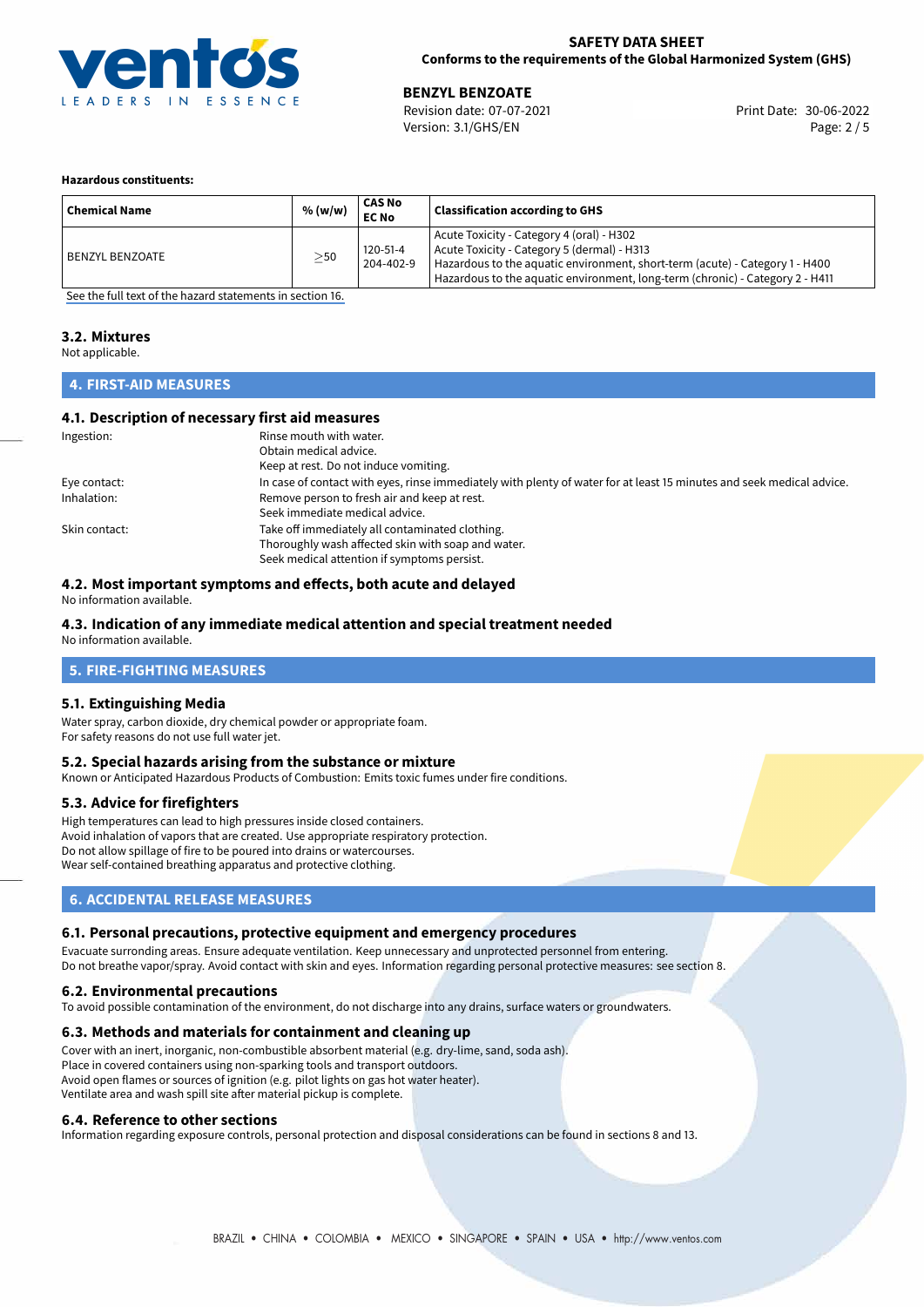

## **SAFETY DATA SHEET Conforms to the requirements of the Global Harmonized System (GHS)**

**30 BENZYL BENZOATE**<br>
Revision date: 07-07-2021 **Print Date: 30-06-2022** Version: 3.1/GHS/EN Page: 3 / 5

# **7. HANDLING AND STORAGE**

## **7.1. Precautions for safe handling**

Do not store or handle this material near food or drinking water. Do not smoke. Avoid contact with the eyes, skin and clothing. Wear protective clothing and use glasses. Observe the rules of safety and hygiene at work. Keep in the original container or an alternative made from a compatible material.

# **7.2. Conditions for safe storage, including any incompatibilities**

Store in tightly closed and preferably full containers in a cool, dry and ventilated area, protected from light. Keep away from sources of ignition (e.g. hot surfaces, sparks, flame and static discharges). Keep away from incompatible materials (see section 10).

## **7.3. Specific end use(s)**

No information available.

**8. EXPOSURE CONTROLS AND PERSONAL PROTECTION**

# **8.1. Control parameters**

Components with occupational exposure limits: None known.

## **8.2. Exposure controls**

Measures should be taken to prevent materials from being splashed into the body. Provide adequate ventilation, according to the conditions of use. Use a mechanical exhaust if required.

## **8.3. Individual protection measures, such as personal protective equipment**

| Eye/Face protection:             | Chemical safety goggles are recommended. Wash contaminated goggles before reuse.                                                            |
|----------------------------------|---------------------------------------------------------------------------------------------------------------------------------------------|
| Hand Protection:                 | Chemical-resistant gloves are recommended. Wash contaminated gloves before reuse.                                                           |
| Body protection:                 | Personal protective equipment for the body should be selected based on the task being performed and the risks<br>involved.                  |
| Respiratory Protection:          | In case of insufficient ventilation, use suitable respiratory equipment.                                                                    |
| Environmental exposure controls: | Emissions from ventilation or process equipment should be checked to ensure they comply with environmental<br>protection legislation.       |
|                                  | In some cases, filters or engineering modifications to the process equipment will be necessary to reduce emissions to<br>acceptable levels. |
|                                  |                                                                                                                                             |

# **9. PHYSICAL AND CHEMICAL PROPERTIES**

## **9.1. Information on basic physical and chemical properties**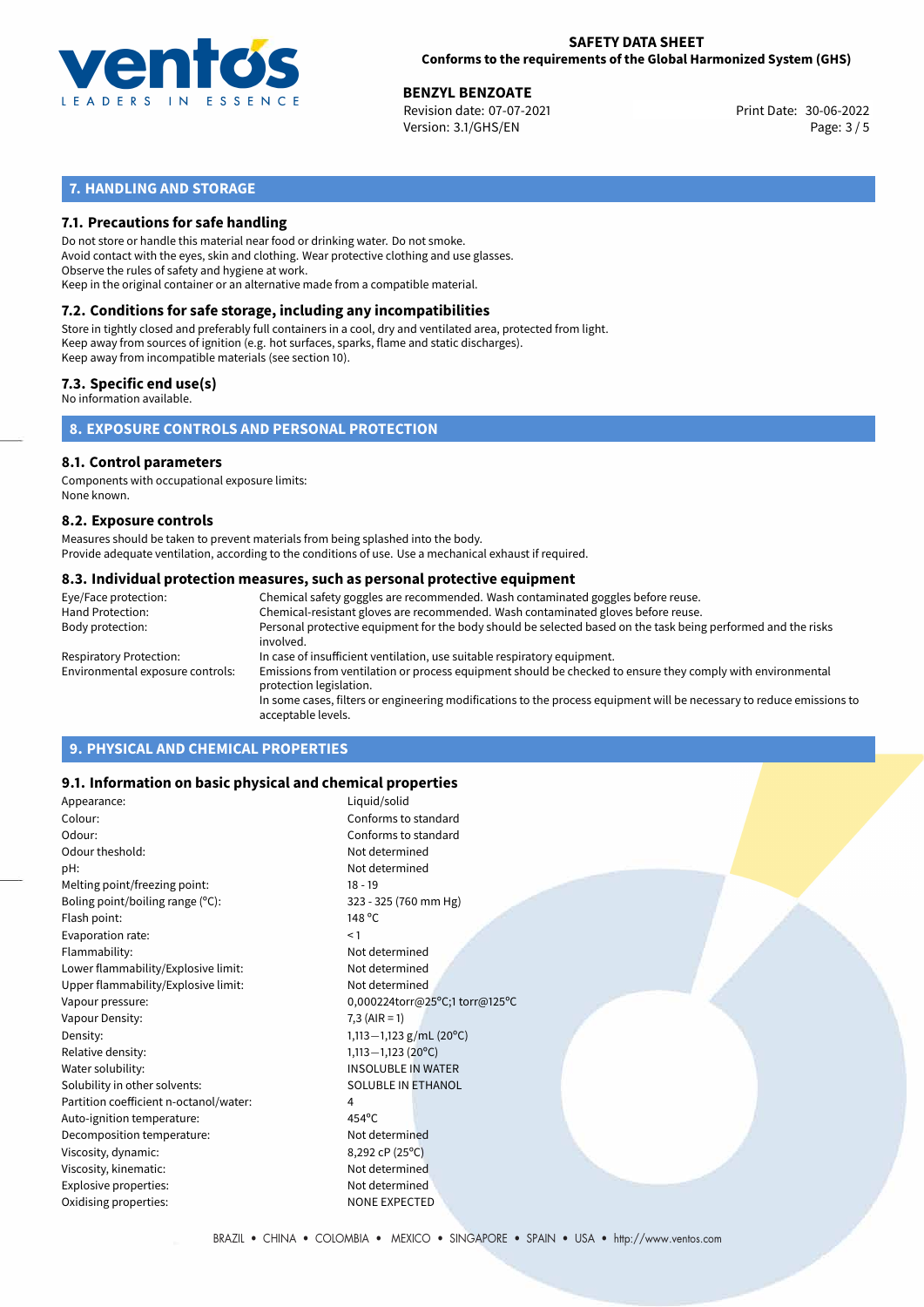

**30 BENZYL BENZOATE**<br>
Revision date: 07-07-2021 **Print Date: 30-06-2022** Version: 3.1/GHS/EN Page: 4 / 5

# **10. STABILITY AND REACTIVITY**

## **10.1. Reactivity**

No hazardous reactions if stored and handled as prescribed/indicated.

## **10.2. Chemical stability**

The product is stable if stored and handled as prescribed/indicated.

## **10.3. Possibility of hazardous reactions**

No hazardous reactions if stored and handled as prescribed/indicated.

## **10.4. Conditions to Avoid**

Conditions to Avoid: Excessive heat, flame or other ignition sources.

## **10.5. Incompatible materials**

Avoid contact with strong acids and bases and oxidizing agents.

## **10.6. Hazardous decomposition products**

During combustion may form carbon monoxide and unidentified organic compounds.

# **11. TOXICOLOGICAL INFORMATION**

| Acute toxicity                    | Harmful if swallowed. May ne harmful in contact with skin.                |
|-----------------------------------|---------------------------------------------------------------------------|
| Skin corrosion/irritation         | Based on the data available, the criteria for classification are not met. |
| Serious eye damage/irritation     | Based on the data available, the criteria for classification are not met. |
| Respiratory or skin sensitisation | Based on the data available, the criteria for classification are not met. |
| Germ cell mutagenicity            | Based on the data available, the criteria for classification are not met. |
| Carcinogenicity                   | Based on the data available, the criteria for classification are not met. |
| <b>Reproductive toxicity</b>      | Based on the data available, the criteria for classification are not met. |
| <b>STOT-single exposure</b>       | Based on the data available, the criteria for classification are not met. |
| <b>STOT-repeated exposure</b>     | Based on the data available, the criteria for classification are not met. |
| <b>Aspiration hazard</b>          | Based on the data available, the criteria for classification are not met. |

## **12. ECOLOGICAL INFORMATION**

## **12.1. Toxicity**

**Assessment:** Very toxic to aquatic life with long lasting effects. **Experimental/calculated data:** No information available.

## **12.2. Degradability**

No information available.

## **12.3. Bioaccumulative potential** No information available.

**12.4. Soil mobility** No information available.

# **12.5. Other adverse effects**

See also sections 6, 7, 13 and 15 Do not allow to get into waste water or waterways.

# **13. DISPOSAL CONSIDERATIONS**

## **13.1. Waste treatment methods**

Dispose of in accordance with national and local environmental regulations.